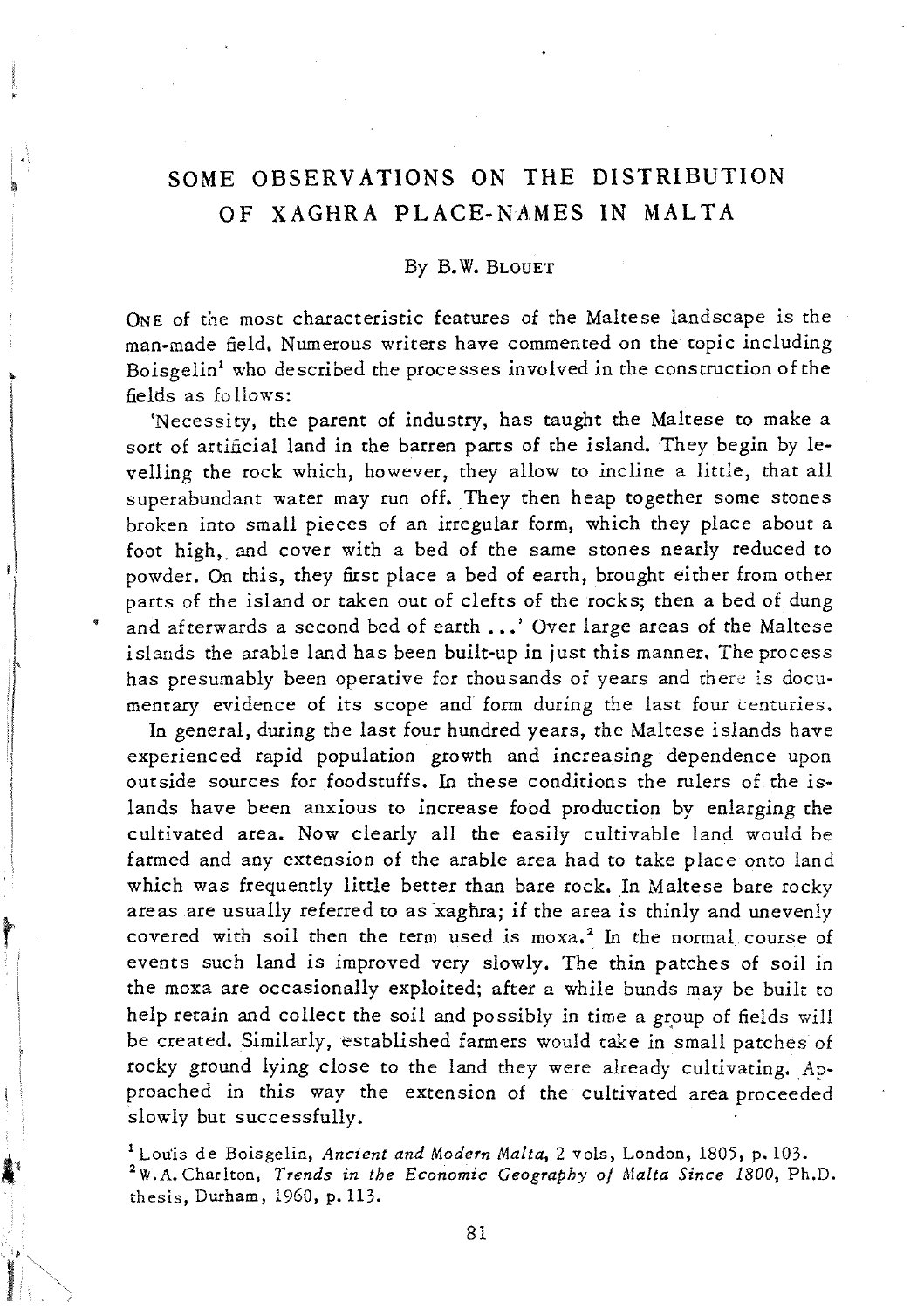There have been periods when the authorities have attempted to promote a more rapid rate of expansion by offering inducements to farmers to encourage them to bring rocky ground into cultivation. Normally inducements took the form of land grants on perpetual or very long leases at nominal rents. Under *this* system of emphyteusis the lessee was obliged to bring the land to cultivation and in the case of a non-perpetual agreement, at the end of the contract the land and all the improvements, reverted to the lessor.

In 16273 the Universita of Mdina petitioned the Order of St. John that it might be granted large areas of rocky ground, usually referred to in contemporary documents as *spazio publico,* in order that the land would eventually be brought into cultivation. The Order assented to this petition and similar grants of land were also made to the Universita of the Three Cities<sup>4</sup> and Gozo.<sup>5</sup> These were outright gifts of land and the various Universita then acted as development agents, leasing and letting the land to farmers. At the same time as the Order was making land grants to the Universita it was making gifts of small parcels of land to individuals.

There was no shortage of peasants willing to colonise the land made available and whilst many attempted developments were unsuccessful during the seventeenth and eighteenth centuries the cultivated area was undoubtedly extended. Abela<sup>6</sup> states that the district of Xwieki, which lies to the north of Birkirkara, had been reclaimed 'by the industry of the peasants' and planted with trees and vines. By the end of the eighteenth century the effects of field-building were quite noticeable and Ciantar<sup>7</sup> records that the productivity of the Island had been greatly increased as a result of many *spazi publici* having been brought into cultivation.

At one period in the seventeenth century something approaching a land fever seems to have developed with peasants busily collecting earth for new fields from open spaces, the roads and even the fortifications and their ditches.<sup>8</sup> In 1664 the collecting of earth in Floriana was forbidden<sup>9</sup> and in the following year *it* was prohibited all over the island unless a licence was obtained.<sup>10</sup> This bando was reissued on a number of occasions during the eighteenth century.<sup>11</sup> A bando, issued early in the eight-

<sup>3</sup> Royal Malta Library (hereafter R.M.L.) 670, f. 57.

<sup>4</sup> G.F. Abela, *Descrizione di Malta*, Malta, 1647, p. 74.

 $5R.M.L. 670, ff. 71v-72v.$ 

6 Abela, op. cit. 1647, p. 85.

<sup>7</sup>G.A. Ciantar, *Malta Illustrata*, 1772, p. 406

 $B$ R.M.L. 641, 1697, f. 232.

 $9$  Ibid, f. 143.

<sup>10</sup> R.M.L. 1216, f. 461.

11 R.M.L. 429. 1722-36 and R.M.L. 420, 1765-72.

 $12$  R.M.L. 429, 1722-1736.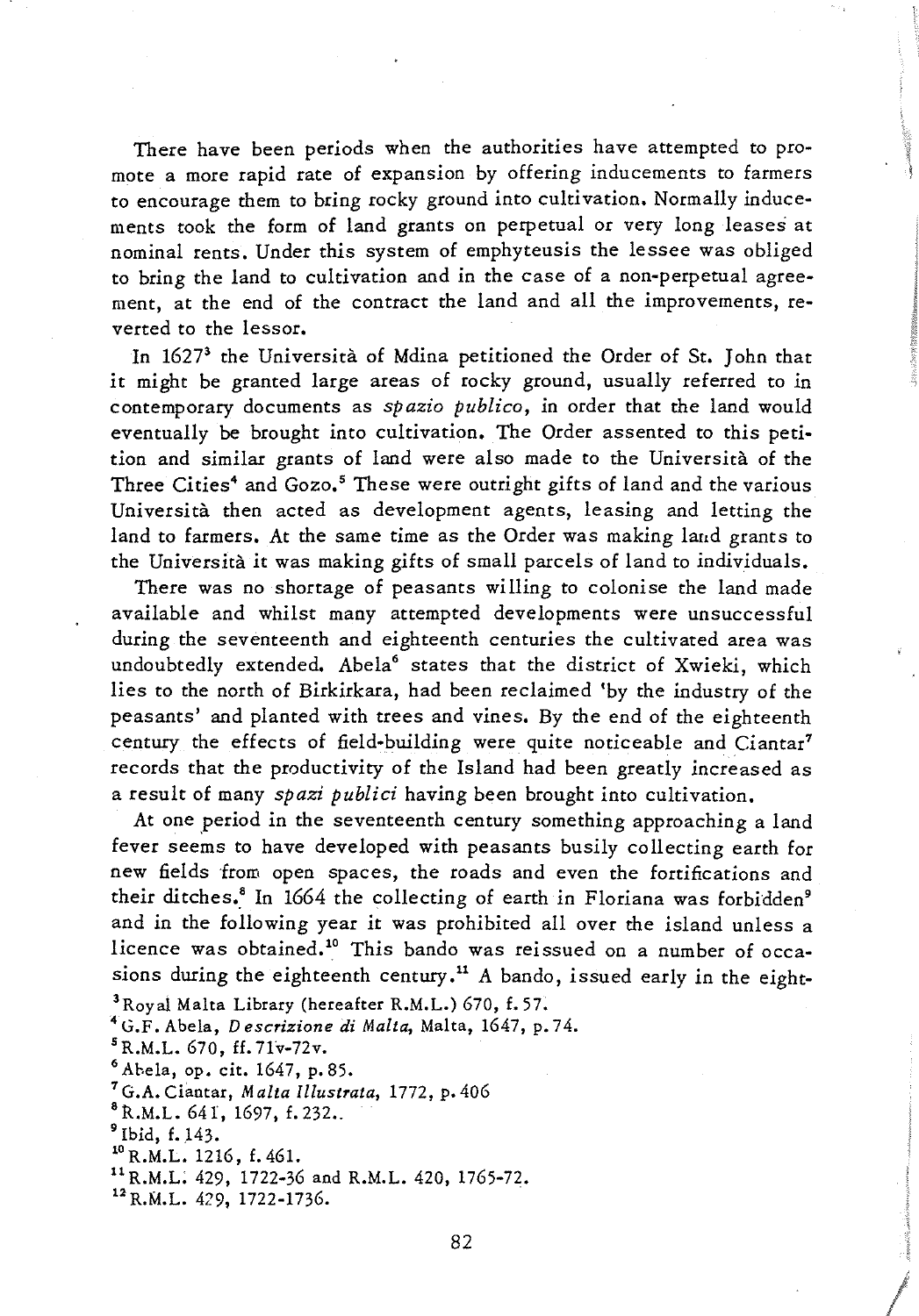eenth century, suggests that there may have been a tendency for unauthorised enclosure of the xagnra to take place for *it* restrained the population from erecting walls without a licence.<sup>12</sup>

Many peasants failed to bring the land they had leased or been given, to cultivation. There were a number of factors involved in *this.* Many individuals no doubt gave up the 'land' when other opportunities for employment came along. Marginal areas, being developed by poor families lacking in capital, were very liable to succumb *in* times of recession, plague or famine. There are a number of documentary reierences to failures of *this* type.

We know that there was *still* plenty of poor quality land waiting to be improved at the end of the order's rule, for in 1802 Bali, the British civil commissioner, reported that 'one third part of the Island *is still* uncultivated, and that the greatest part *is* the property of Government and susceptible of considerable improvement.'13 Ball was apparently unaware that attempts had been made to cultivate some of *this* land earlier.

During the first half of the nineteenth century there was a great deal of discussion as to the feasibility of improving the crown lands. However, *it* was not until the middle of the century that anything positive was done but when the work was started *it* was undertaken on a large scale, particularly in the north and west. Villages (e.g. Mellieha and Mgarr), roads and tracks were laid out and a large number of farmers given long term, usually 99 year, emphyteutical leases. Again the colonisation was not a complete success, and many farmers failed to bring their land into cultivation.

The accompanying figure *is* an attempt to indicate the areas of Malta most affected by field-building and the extent to which the present landscape has been influenced by the process.

The map was constructed in the following manner. As many placenames as possible indicating karstland or xaghra were collected from documents and the *six* inches to one mile map of the Island. The most common karst names are xaghra, gebel, qortin and moxa. The names were then placed on the map and the area to which they were attached examined for present day land-use. Aerial photographs were used for *this* purpose. The names were then differentiated under four headings. Firstly, all xaghra place-names associated at present with agricultural land. Secondly, all such names associated *with* agricultural land of marginal quality. Thirdly, xaghra names associated with karstland. Fourthly, a number of defunct xaghra place-names were found in seventeenth and eighteenth century documents and the land to which they formerly referred *is* today

 $^{13}$  P.R.O., 10. 158. 3, f. 226.